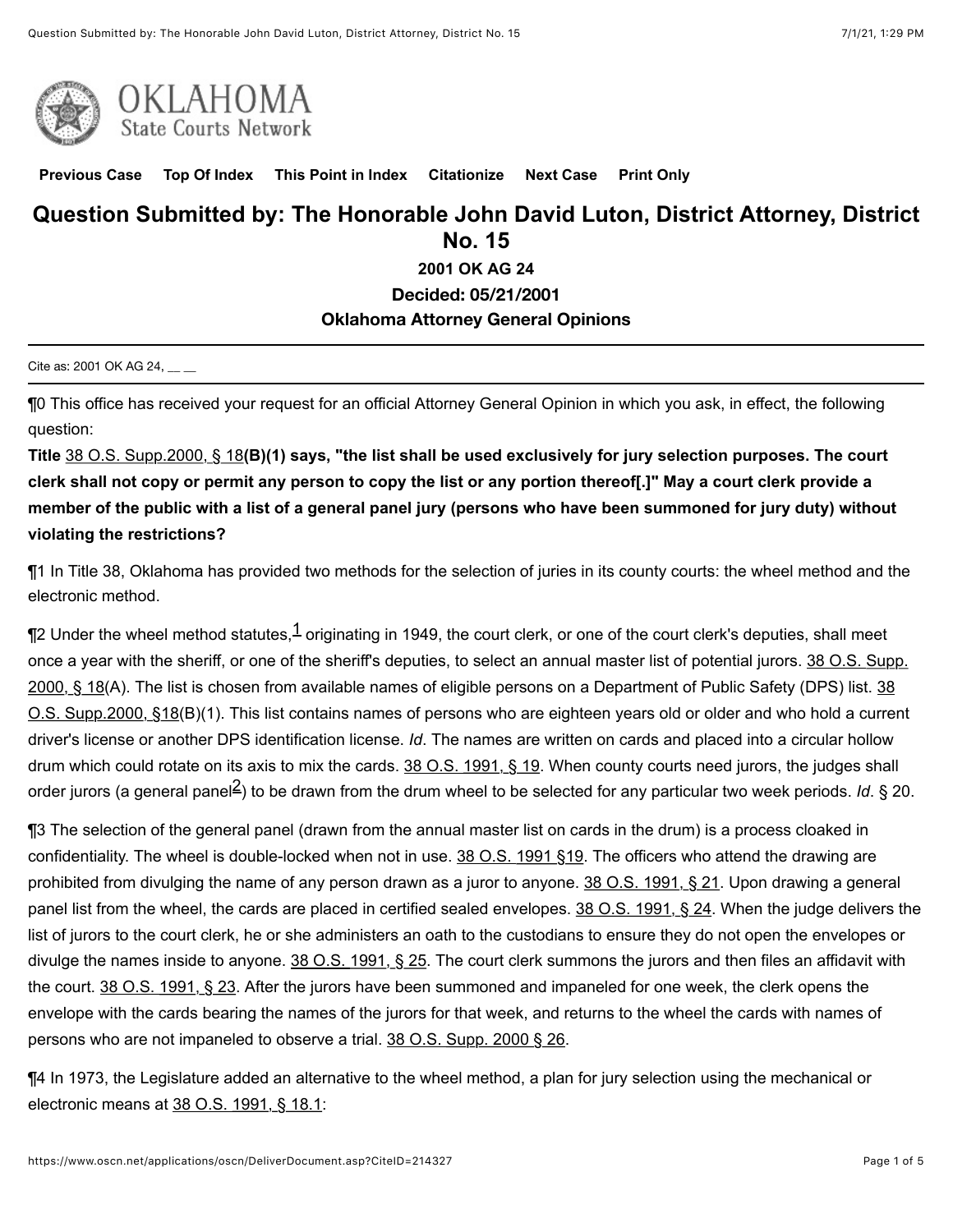A. In lieu of any other procedure now provided by law, the judge in charge of court administration in the county may, by order, adopt a plan for the selection of qualified jurors for jury service with the aid of mechanical or electronic means and implement such plan upon its approval by the Supreme Court.

B. Any such plan so adopted shall conform to the following requirements:

1. A complete plan shall be proposed in writing and submitted for approval by the Supreme Court.

2. It shall provide a fair, impartial and objective method of selecting persons for jury service with the aid of mechanical or electronic equipment.

3. It shall designate the court clerk as the official to be in charge of the selection process and shall define his duties.

4. It shall specify that a true and complete written *list showing the names and addresses of the persons summoned to begin jury service on a particular date shall be filed of record with the court clerk* at least ten (10) days prior to the date such persons are to begin jury service.

# C. In any county where such a plan is adopted, as provided in this section, *the laws relating to the selection of petit jurors by use of a jury wheel shall not apply*.

### *Id*. (emphasis added).

¶5 This office conferred with the Administrative Director of the Oklahoma Supreme Court about the status of the counties in Oklahoma and their jury selection methods. The Administrative Director of the Court confirmed that all seventy-seven counties in Oklahoma participate in the electronic method of jury selection. All county court clerks receive computergenerated random lists of potential jurors when they contact the Administrative Office of Courts for a new list for general panels. To the extent that counties also utilize the wheel in jury selection, it is legally superfluous. The statutes governing the wheel method for selection of jurors are effectively dormant in Oklahoma's courts.

**The You ask whether the prohibitions in 38 O.S. Supp.2000,**  $\S18(B)(1)$  **operate to prevent the court clerk from providing a copy** of the general panel jury list of persons summoned for a two-week period of jury service to a member of the public. Section 18(B)(1) refers only to the annual master list drawn up by the court clerk and the sheriff. Essentially, Section 18(B)(1) is irrelevant to whether a member of the public can obtain the smaller "general panel" jury lists. It applies only to the wheel method of jury selection. Thus, Section 18(B)(1) does not prevent the court clerk from providing anyone with a general panel jury list.

¶7 Under the electronic method, the list of general panel jurors is filed of record with the court clerk ten days prior to such persons reporting for jury duty. [38 O.S. 1991, § 18.1](https://www.oscn.net/applications/oscn/deliverdocument.asp?citeid=78214)(B)(4). The electronic method statute explicitly states that the law relating to the selection of petit jurors by use of a jury wheel shall not apply. *Id*. § 18.1(C). We read this as a removal of the confidentiality over general panel lists which had been in effect under the wheel method. There is no other provision in the electronic method statute itself which imposes confidentiality in the names of persons on the general panel jury list. *See id*. § 18.1. There is no general privilege of confidentiality for documents on file in an office of a court clerk.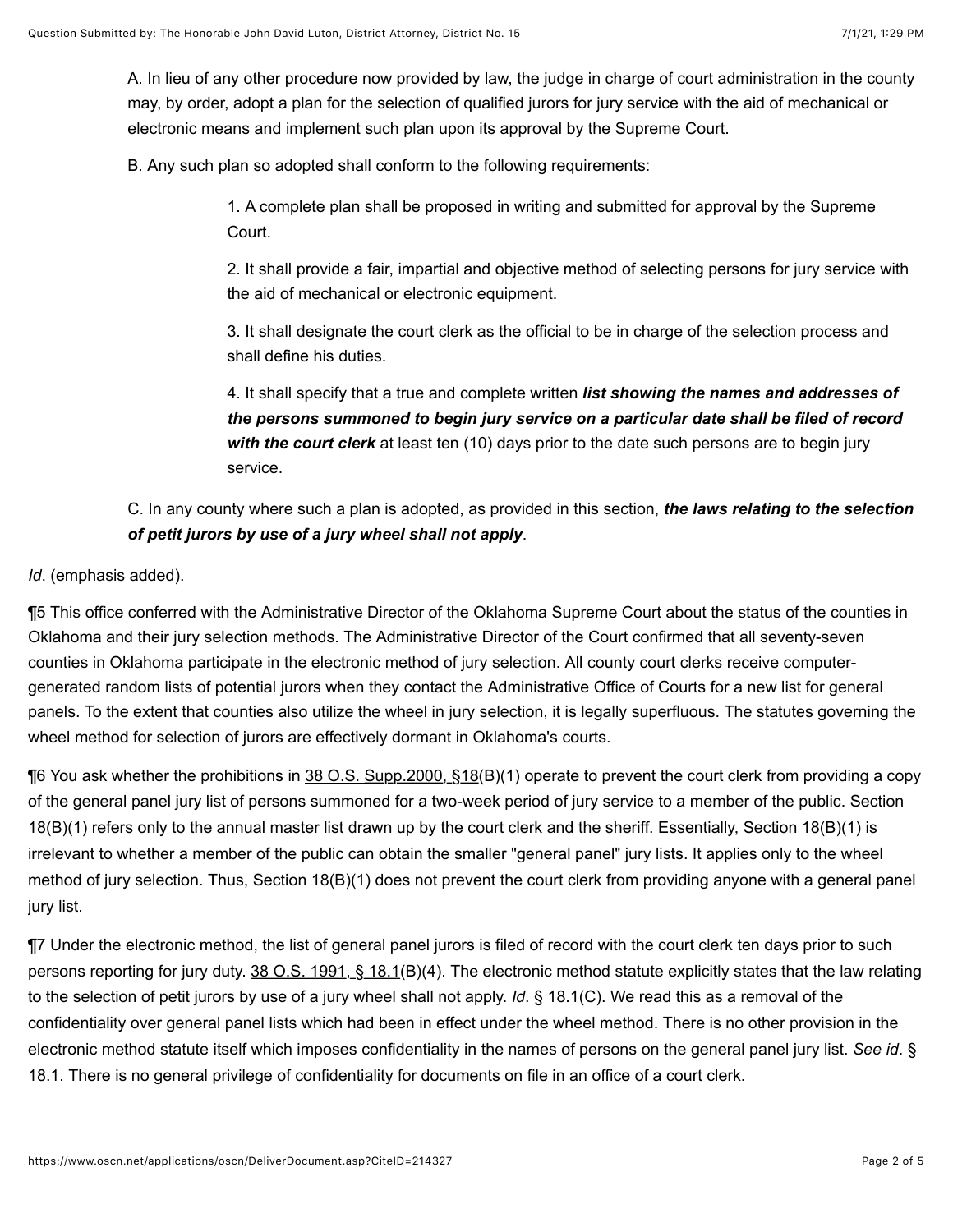Once such records [criminal pleadings] are filed with a court clerk, where no privilege of confidentiality exists, such records must ordinarily be made available for public inspection and copying at the office of the court clerk.

#### A. G. Opin. 99-58 at 283.

¶8 Filing a list of a general panel for jury selection with a court clerk is no different from filing criminal pleadings with the court clerk in terms of openness of records. Under the Oklahoma Open Records Act, [51 O.S. 1991 & Supp.2000, §§ 24A.1](https://www.oscn.net/applications/oscn/deliverdocument.asp?citeid=80288) – 24A.24, none of the exempted categories of records would include a list of general panel jurors on file with the court clerk.<sup>[3](https://www.oscn.net/applications/oscn/DeliverDocument.asp?CiteID=214327%23marker1fn3)</sup> Thus, the statutory requirement that the list of summoned jurors shall be filed of record with the court clerk makes such lists available to the public. [38 O.S. 1991, § 18.1\(](https://www.oscn.net/applications/oscn/deliverdocument.asp?citeid=78214)B)(4). In fact, when the list is filed with the court clerk ten days prior to the scheduled jury service, the court clerk should make the list available to any member of the public upon request, unless some other provision of law prohibits such disclosure. We have found no other provision of law which would prohibit the disclosure of general panel jury lists filed with the court clerk.

### **¶9 It is, therefore, the official Opinion of the Attorney General that:**

**A court clerk may provide a member of the public with a list of a general panel jury (persons who have been summoned for jury duty) without violating the restrictions in** [38 O.S. Supp. 2000, § 18](https://www.oscn.net/applications/oscn/deliverdocument.asp?citeid=78213)**(B)(1). The restrictions only apply to the annual master list of jurors, drawn up by counties under the old wheel method of jury selection. All counties in Oklahoma are now using the electronic jury selection method under Section 18.1. Under the electronic method, when the names of general panel jurors are filed of record with the court clerk they become open and available to the public under the Oklahoma Open Records Act,** [51 O.S. 1991 & Supp.2000, §§ 24A.1](https://www.oscn.net/applications/oscn/deliverdocument.asp?citeid=80288) **– 24A.24.**

W.A. DREW EDMONDSON ATTORNEY GENERAL OF OKLAHOMA ALICIA CONNOLLY-LOHR ASSISTANT ATTORNEY GENERAL

### **FOOTNOTES:**

 $^{\rm 1}$  $^{\rm 1}$  $^{\rm 1}$  These include 38 O<u>.S. Supp. 2000, §§ 18,</u> 26; <u>38 O.S. 1991, §§ 19</u>–20, 21–25, 27.

 $^{\text{\textbf{2}}}$  $^{\text{\textbf{2}}}$  $^{\text{\textbf{2}}}$  The term "general panel" refers to the list of potential jurors whose names have been drawn to be summoned for a twoweek term of jury duty. [38 O.S. 1991, § 20](https://www.oscn.net/applications/oscn/deliverdocument.asp?citeid=78216).

 $^{\text{3}}$  $^{\text{3}}$  $^{\text{3}}$  Exempt Open Records Act categories under Title 51 include: certain personnel records and home addresses of employees and former employees (§ 24A.7); certain law enforcement records (§ 24A.8); personal notes of a public official prior to taking action (§ 24A.9); bidding documents (§24A.10); market research by the Oklahoma Medical Center (§ 24A.10a); items donated by private persons to museums (§ 24A.11); attorney litigation or investigatory files (§ 24A.12); certain federal records (§ 24A.13); personal communications relating to the exercise of constitutional rights (§ 24A.14); crop and livestock reports (§ 24A.15); education records (§ 24A.16); research records (§ 24A.19); public utilities records filed with the Corporation Commission (§ 24A.22); hunting and fishing licensing information (§ 24A.23); investigatory records of the Office of Juvenile Oversight (§ 24A.24).

# *Citationizer Summary of Documents Citing This Document ©*

#### **Cite NameLevel**